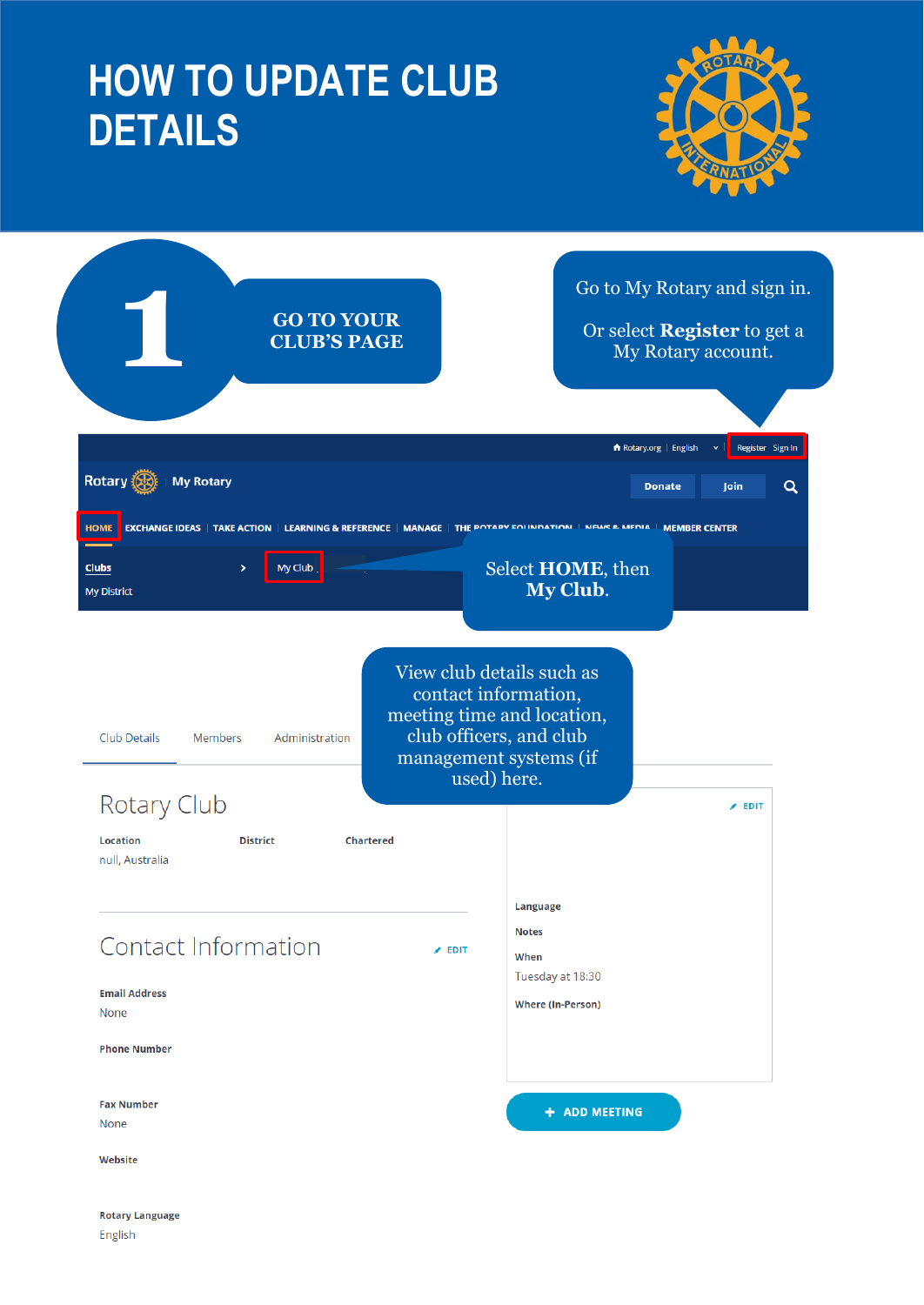

## Club Management Systems

 $\angle$  EDIT

**Vendors** 

None

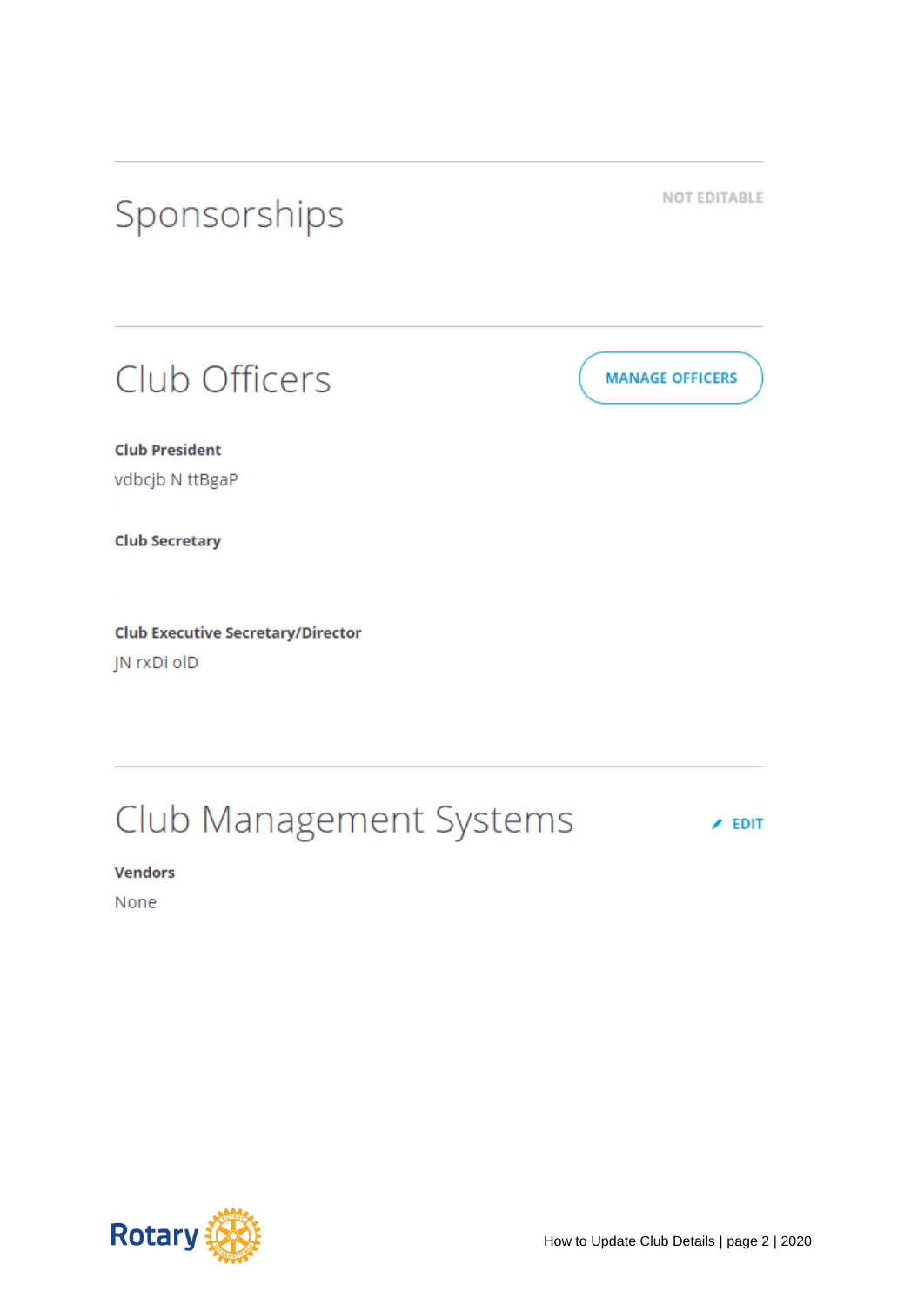



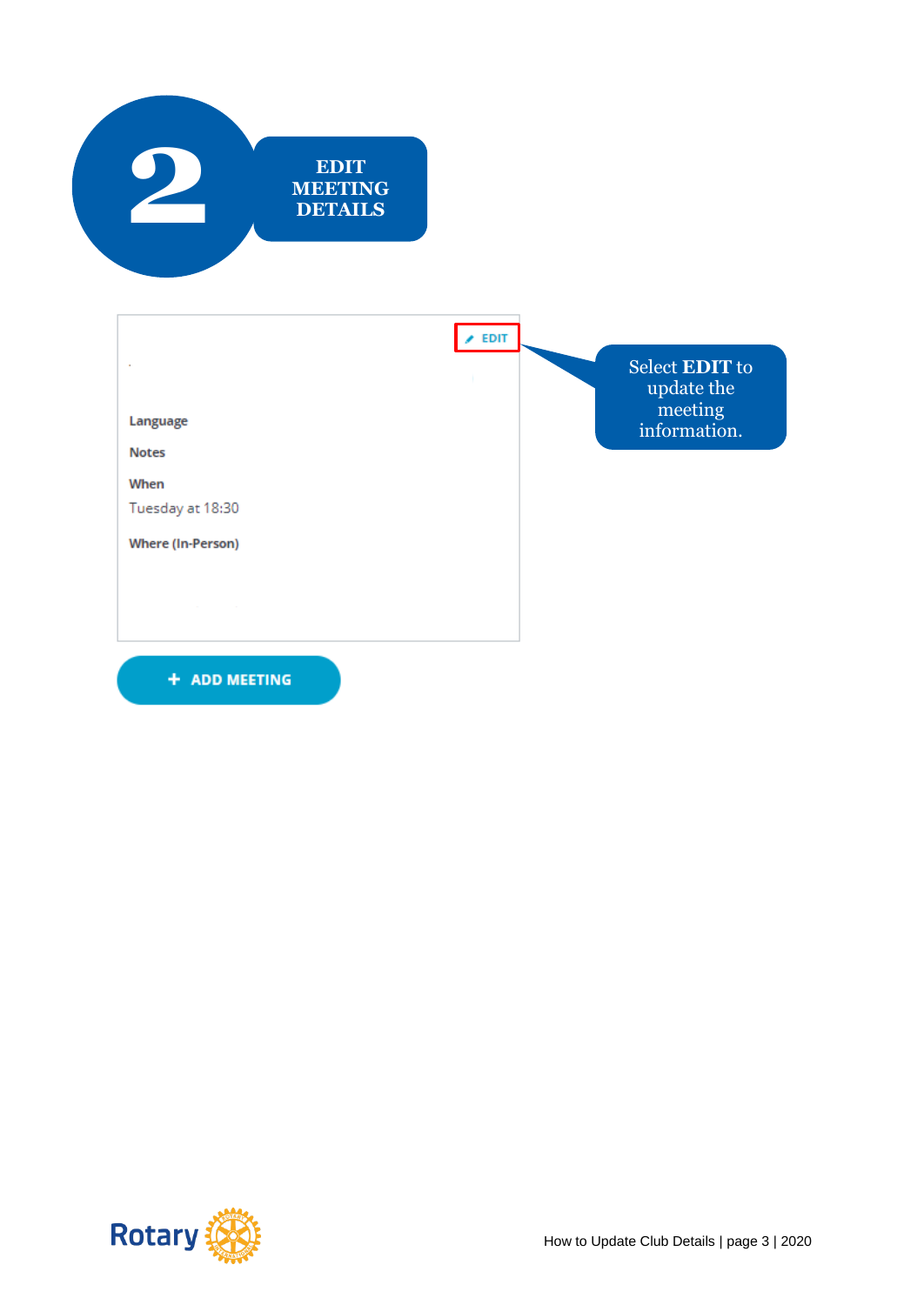# **Edit Meeting**



#### Time (HH:MM)\*

18:30

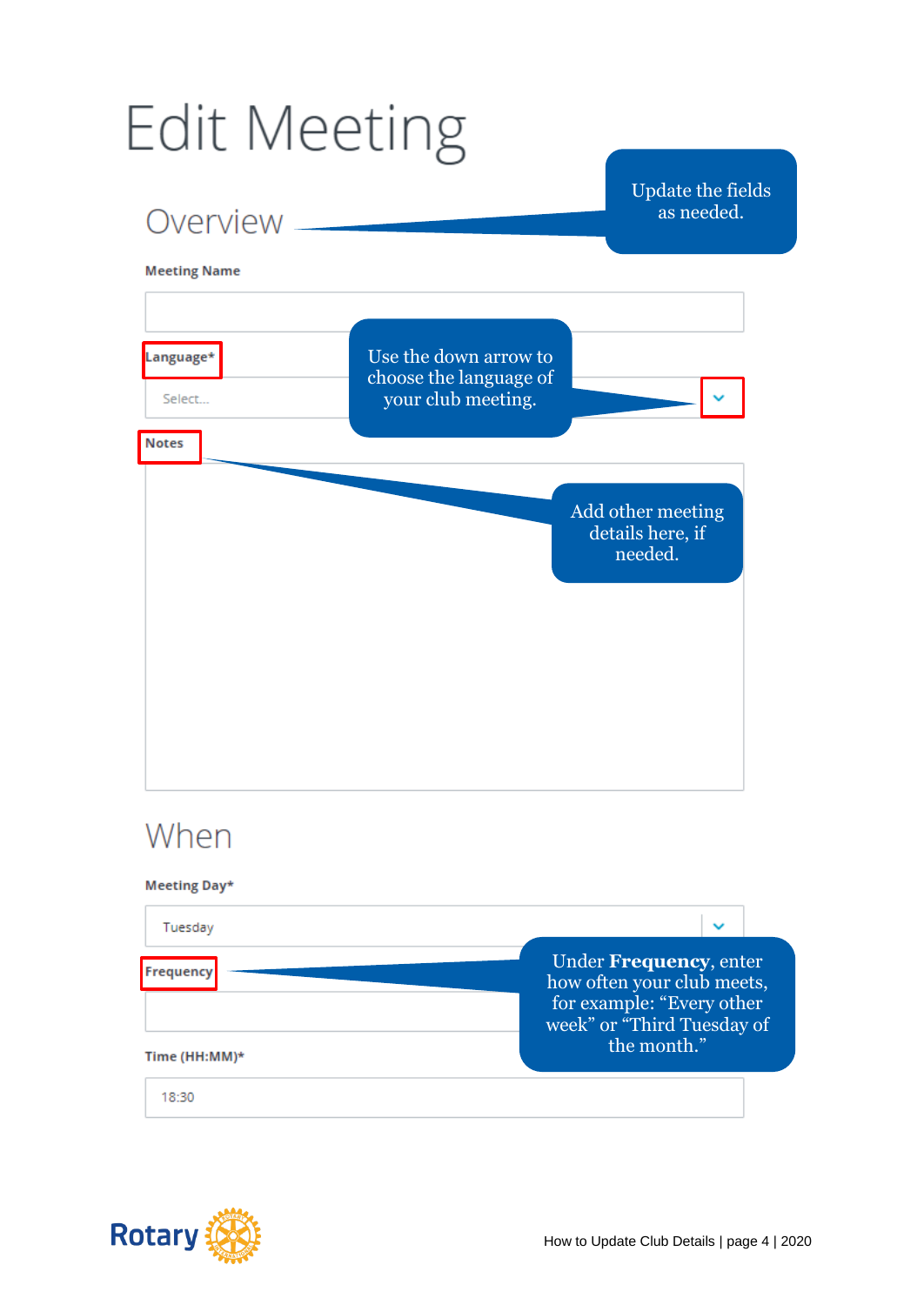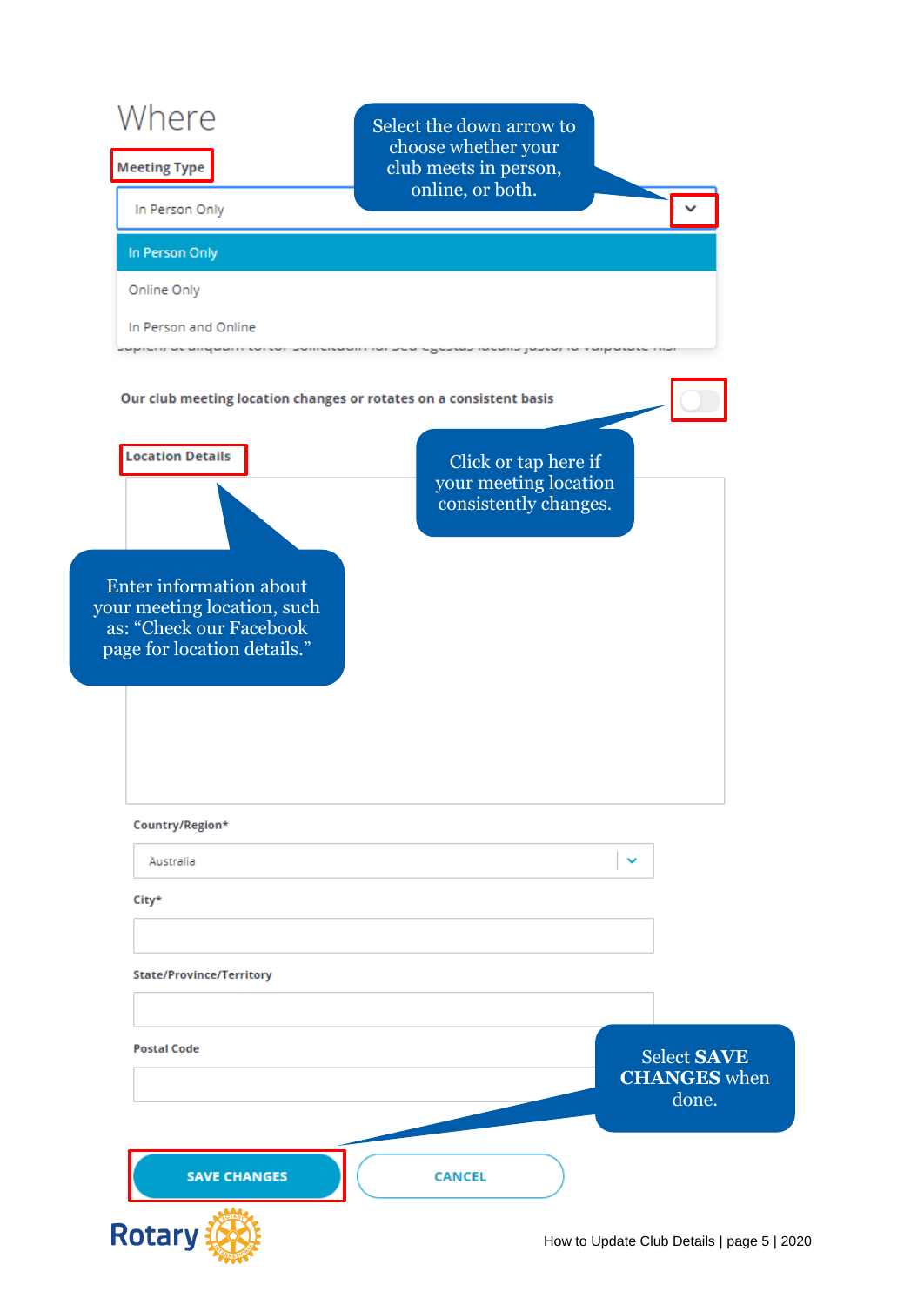

 $\angle$  EDIT

Language

**Notes** 

When

Tuesday at 18:30

**Where (In-Person)** 

 $\Delta \sim 10^{11}$  km  $^{-1}$ 

+ ADD MEETING

If your club has more than one meeting type or format,  $select + \widetilde{ADD}$  MEETING include other meetings.

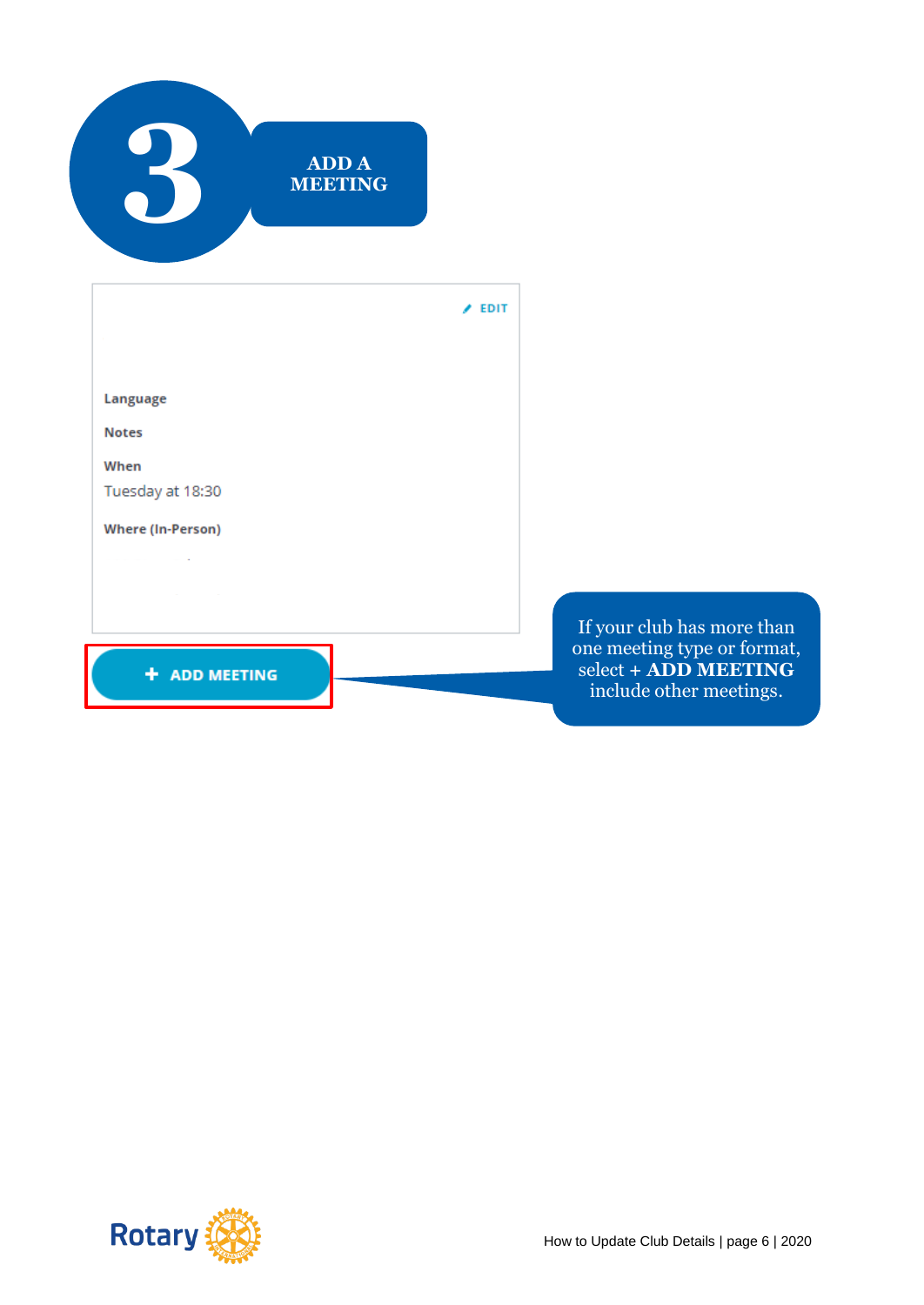# Add New Meeting

### Overview

Add the details for the meeting.

 $\checkmark$ 

**Meeting Name** 

#### Language\*

Select...

#### **Notes**



## When

#### Meeting Day\*

Select...

#### Frequency

#### Time (HH:MM)\*



 $\checkmark$